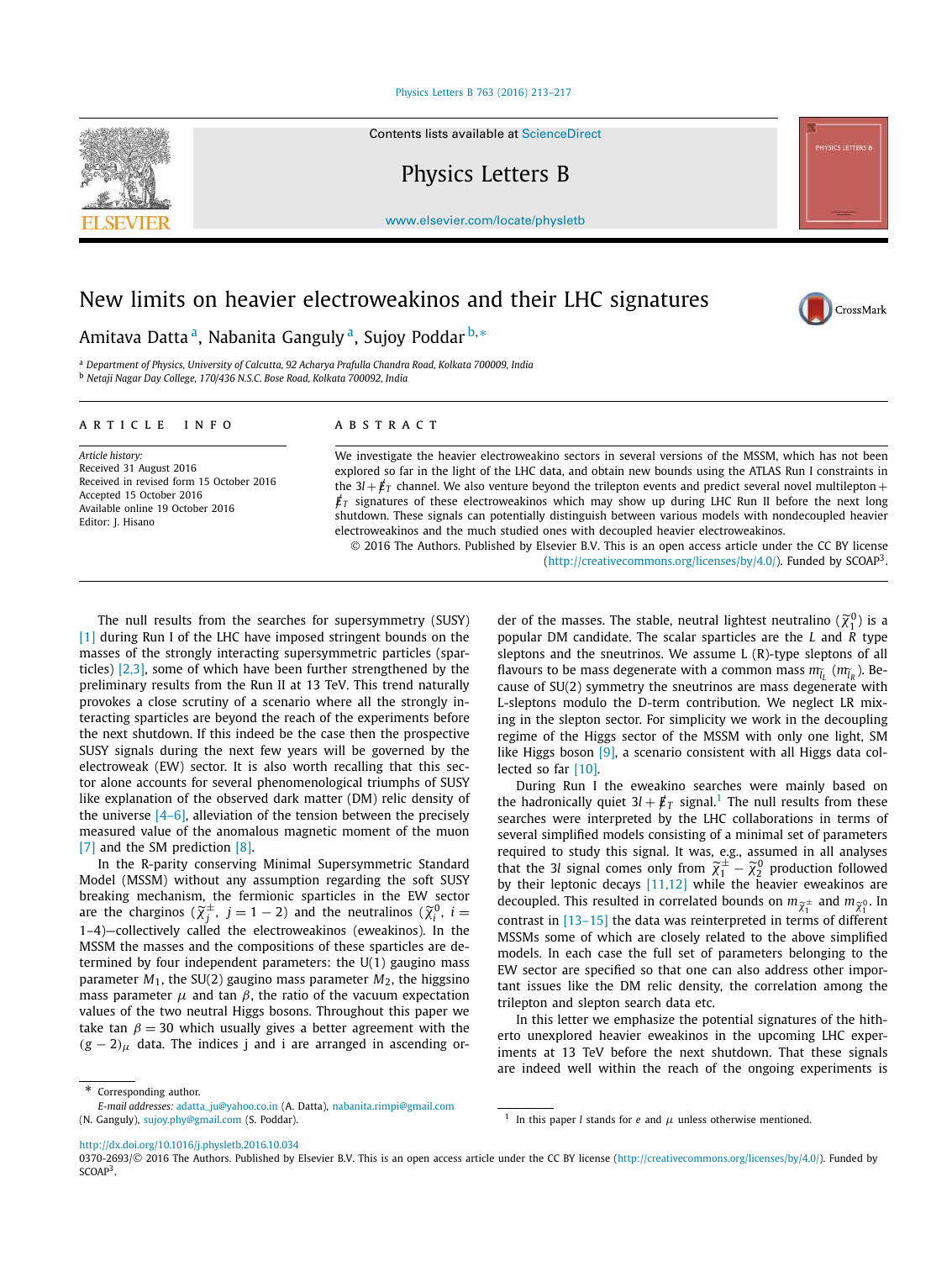indicated by the observation that the published bounds on the lighter eweakinos masses from Run I turn out to be quite sensitive to the masses of heavier eweakinos. This we shall show below by relaxing the ad hoc assumption of strict decoupling. The rich phenomenology of the non-decoupled scenarios is further illustrated by some novel signatures like events with 4l s, three same sign and one opposite sign (*S S*3*O S*1) leptons and 5l s, all accompanied by large  $/\,\llap/_T$ , which may be observed with  $\lesssim$  100 fb $^{-1}$  of luminosity i.e., before the next long shutdown. Most important: for a compressed lighter eweakino spectrum all viable leptonic signals including the 3*l* events are due to the heavier ones. In addition in a wide variety of non-compressed models the source of m-lepton signals with  $m > 3$  are the non-decoupled heavier eweakinos.

The constraints from the trilepton searches are also sensitive to the composition of the eweakinos. The analyses are mainly restricted to two generic scenarios.<sup>2</sup>

a) The Light Wino (LW) models: Many analyses assume that the  $\widetilde{\chi}_1^{\pm}$  and  $\widetilde{\chi}_2^0$  are purely wino and nearly mass degenerate while the  $\widetilde{\chi}_1^0$  is bino dominated [11-13]. These two lighter eweakinos have closely spaced masses governed by the parameter  $M_2$  while the  ${\widetilde \chi_1^0}$ is either bino dominated with mass controlled by the  $U(1)$  gaugino mass parameter  $M_1$  or a bino-higgsino admixture ( $M_1 \lesssim \mu$ ). The two heavier electroweakinos are higgsino like with masses approximately equal to  $\mu$ , where  $M_2 < \mu$ 

b) The Light Higgsino (LH) models: In contrast this paper, following Ref. [14], mainly addresses scenarios with higgsino dominated  $\widetilde{\chi}_1^{\pm}$ ,  $\widetilde{\chi}_2^0$  and  $\widetilde{\chi}_3^0$  while the LSP is either bino dominated or a bino-higgsino admixture. The three lighter eweakinos have closely spaced masses governed by  $\mu$  while the  ${\widetilde \chi_1^0}$  is either bino dominated with mass controlled by *M*<sup>1</sup> or a bino-higgsino admixture ( $M_1 \lesssim \mu$ ). The two heavier electroweakinos are wino like with masses approximately equal to  $M_2$ , where  $M_2 > \mu$ .

We recall that the models belonging to class a) (b)) yield stronger (weaker) mass bounds for reasons explained in [14]. In all models the trilepton rates also depend sensitively on the hierarchy among the slepton and eweakino masses. If the sleptons are lighter (heavier) than  $\widetilde{\chi}_1^{\pm}$  and  $\widetilde{\chi}_2^0$ , the leptonic Branching Ratios (BR) of these eweakinos are typically large (small) yielding stronger (weaker) limits. The nomenclatures introduced in [14] also indicate this hierarchy (e.g., Light Wino and light Left Slepton (LWLS) model, Light Higgsino and Heavy Slepton (LHHS) model etc.). In the LHHS model both *L* and *R* type sleptons of all flavours are heavier than  $\widetilde{\chi}_1^{\pm}$  and  $\widetilde{\chi}_2^{0}$ .

We now derive the new limits in different models following the procedure of the ATLAS collaboration [11]. The Tables 7 and 8 of [11] contain the number of observed  $3l + \cancel{E}_T$  events and the SM backgrounds obtained from the data for a number of signal regions (see Table 4 in  $[11]$ ). Each signal region is characterized by a set of kinematical cuts. From these information the model independent 95% CL upper limit on any Beyond SM (BSM) events ( $N_{obs}^{95}$ ) for each signal region were computed and displayed in the same tables. Using these upper bounds the ATLAS group obtained an exclusion contour in a simplified LWLS model (see Fig. 7a of [11]). We validate our simulation by reproducing this exclusion contour and proceed to obtain new constraints in several models with nondecoupled heavier eweakinos.<sup>3</sup>

We generate the SUSY spectrum using SUSYHIT [16] and simulate the signal events using PYTHIA (v6.4) [17] (for the details see [13,14]). We use CTEQ6L [18] for parton distribution functions in all our analyses. Jets are reconstructed by the anti-*k<sup>t</sup>* [19] algorithm using FASTJET  $[20]$  coupled with PYTHIA with  $R = 0.4$ . The jets are required to have  $P_T \ge 20$  GeV and  $|\eta| < 2.5$ . In all our analyses the following lepton selection criteria have been employed: i) All leptons (e and  $\mu$ ) in the final state with pseudorapidity  $|\eta|$  < 2.5 and transverse momentum  $P_T > 10$  GeV are selected. ii) Each lepton is required to pass the isolation cuts as defined by the ATLAS/CMS collaborations [11,12]. These selection cuts have been implemented in all analyses in this paper.

We obtain the most striking consequences in the LHHS model yielding the weakest bounds on the higgsino like lighter eweakinos $-\tilde{\chi}_1^{\pm}$ ,  $\tilde{\chi}_2^0$  and  $\tilde{\chi}_3^0$  [14]. Naturally the possibility that the heavier eweakinos ( $\widetilde{\chi}_2^{\pm}$  and  $\widetilde{\chi}_4^0$ ) also have relatively small masses is open in this case. They are wino like with masses approximately equal to the SU(2) gaugino mass parameter  $M_2$ , where  $M_2 > \mu$ . For this class of models the common slepton mass is chosen to be  $m_{\tilde{l}_L} = m_{\tilde{l}_R} = (m_{\tilde{\chi}_1^{\pm}} + m_{\tilde{\chi}_2^{\pm}})/2$  so that they are always lighter (heavier) than the heavier (lighter) eweakinos. The slepton and the LSP masses are carefully chosen in all our analyses that they are consistent with the constraints from Run I direct slepton searches [21].

If the lighter eweakino spectrum is compressed, i.e.,  $M_1 \approx \mu$ , then  $\tilde{\chi}_1^{\pm}$ ,  $\tilde{\chi}_1^0$ ,  $\tilde{\chi}_2^0$  and  $\tilde{\chi}_3^0$  have large bino and higgsino components and are approximately degenerate. For all numerical computations we take  $\mu = 1.05 M_1$ . Consequently the  $3l + \cancel{F}_T$  or any other leptonic signal from  $\widetilde{\chi}_1^{\pm} - \widetilde{\chi}_2^0$  (or  $\widetilde{\chi}_3^0$ ) production is not viable since the energy release in each underlying decay is small. On the other hand it is known for a long time that an LSP which is a bino-higgsino admixture is attractive both from the point of view of the observed DM relic density of the universe and naturalness ([22,23]). The correlation between acceptable DM relic density and the 3*l* signal in the compressed scenario with decoupled  $\tilde{\chi}_2^{\pm}$ and  $\widetilde{\chi}_4^0$  ( $M_2 \simeq 2\mu$ ) can be understood from the LHHS model discussed in  $[14]$ . From Fig. 5 of  $[14]$ , it follows that annihilation and co-annihilation of a bino-higgsino LSP produce acceptable DM relic density over a parameter space where the 3*l* signal is weak. We have checked that if the above sparticles are non-decoupled  $(M_2 < 2\mu)$  the parameter space allowed by the WMAP and Planck data changes very little. Acceptable relic density, e.g., is obtained for the range  $1.05\mu \leq M_2 \leq 1.5\mu$  a part of which also yields novel LHC signals.<sup>4</sup>

The above tension eases out if the heavier eweakinos are not decoupled. In this case the wino like  $\widetilde{\chi}^{\pm}_2$  and  $\widetilde{\chi}^0_4$  are pair produced with reasonably large cross-sections over a sizable portion of the parameter space. Moreover their 2-body leptonic decays via sleptons with large BRs are potential sources of observable trilepton signals. Using the above ATLAS upper bounds on  $N_{obs}^{95}$ , we obtain the first published exclusion contour in the  $m_{\widetilde{\chi}_1^0} - m_{\widetilde{\chi}_2^{\pm}}$ plane (Fig. 1). For  $m_{\widetilde{\chi}_1^0} \approx 80$  GeV below which  $m_{\widetilde{\chi}_1^{\pm}}$  violates the LEP bound, there is a strong bound  $m_{\tilde{\chi}^{\pm}} > 610$  GeV. On the other hand for  $m_{\widetilde{\chi}_1^0} \geq 170$  GeV, there is no bound on  $m_{\widetilde{\chi}_2^{\pm}}$ . For  $m_{\widetilde{\chi}_2^{\pm}} \lesssim$ 300 GeV,  $\widetilde{\chi}_2^{\pm}$  and  $\widetilde{\chi}_4^0$  develop significant bino-higgsino component and the constraints weaken. Below  $m_{\widetilde{\chi}_2^{\pm}} \approx 250$  GeV all the eweakinos are approximately degenerate and the model cannot be constrained any further. For illustrating the signatures of this compressed model at LHC Run II we have chosen the benchmark point BP1 which is presented in Table 1 along with the corresponding bound on  $m_{\widetilde{\chi}_2^{\pm}}$ .

<sup>2</sup> We shall, however, briefly comment on other models as well.

<sup>3</sup> An earlier example of the reliability of our simulation is presented in Fig. 7a of [13]. See also [15]. Fig. 6.

<sup>4</sup> We note in passing that the proposed LHC signatures of compressed scenarios with decoupled heavier eweakinos have so far been based on the monojet  $+ \not{E}_T$ topology or the vector boson fusion topology with forward jet tagging  $([24-28])$ . However, revealing the underlying physics with these signatures alone will indeed be impossible.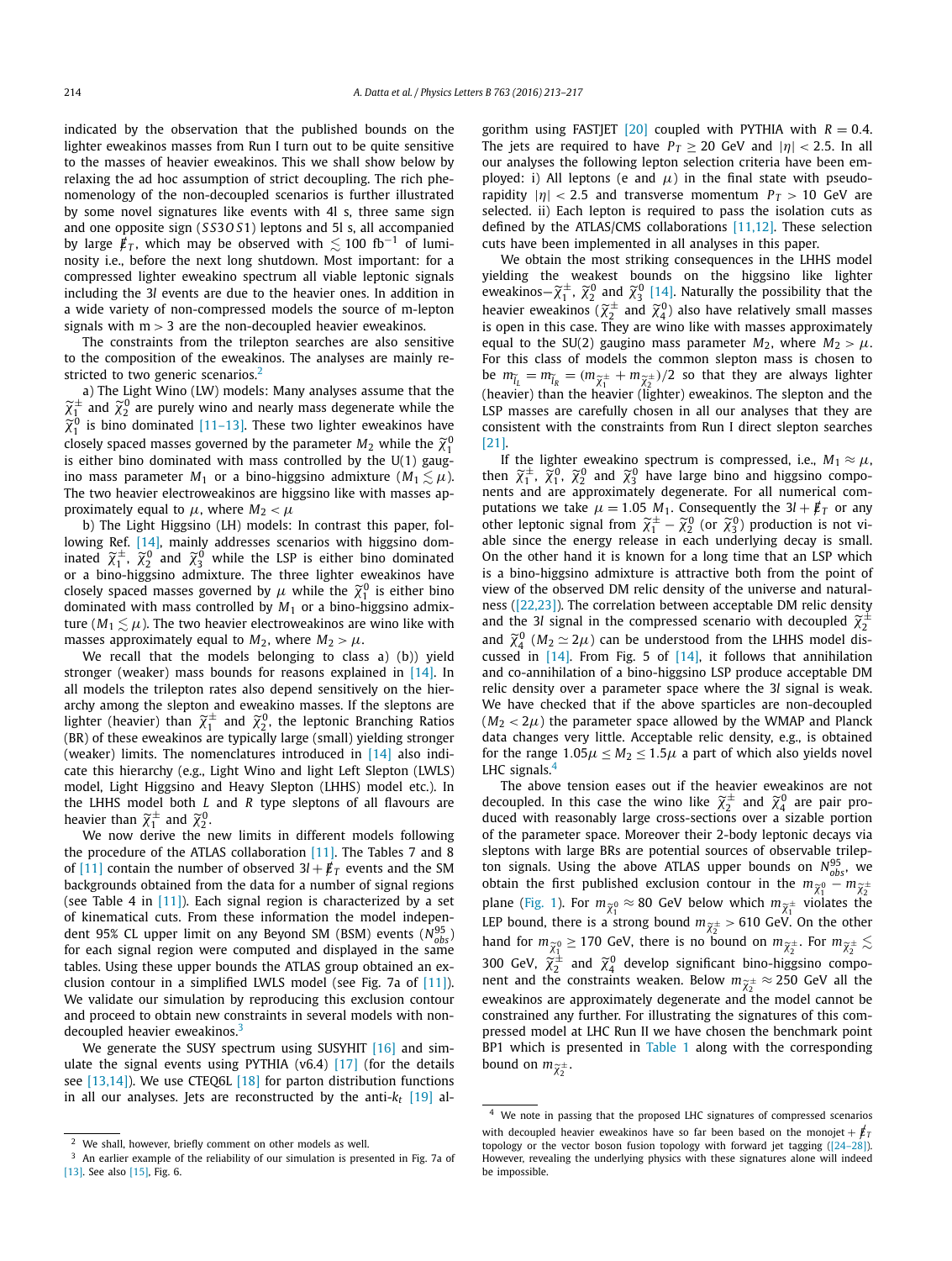

**Fig. 1.** The red contour represents the excluded parameter space in the  $m_{\widetilde{\chi}^\pm_2} - m_{\widetilde{\chi}^\pm_1}$ plane using ATLAS trilepton search data from LHC RUN I. Instead of following the usual practise of considering  $\widetilde{\chi}_1^{\pm} - \widetilde{\chi}_2^0$  production only we have taken into account all possible eweakino pair production in the compressed LHHS model (see text for the details). All masses are in GeV. (For interpretation of the references to colour in this figure, the reader is referred to the web version of this article.)

In order to get a preliminary estimate of the reach of Run II experiments at 13 TeV via the  $3l + \not{E}_T$  channel we have simulated the signal and all SM processes considered as backgrounds in the ATLAS 3*l* analysis reported above. The backgrounds are suppressed by selecting events with

- A1) 3 isolated leptons consistent with the selection cuts mentioned above,
- A2) invariant mass of any pair of oppositely charged leptons of same flavour not in the window 81.2 < *minv* < 101.2 GeV, and A3)  $/\,\llap E_T > 200 \, \text{GeV}.$

The total SM background is estimated to be 26.71 for an integrated luminosity of 100 fb<sup>-1</sup>. Taking  $S/\sqrt{B} \ge 5$  to be an indicator of the observability of the signal, we find that for  $m_{\widetilde{\chi}^0_1} =$ 80 (250) GeV, the reach in the compressed model is  $m_{\tilde{\chi}^{\pm}}^{\chi_1^{\pm}} =$ 820 (672) GeV for 100 fb<sup>-1</sup> of integrated luminosity. Thus much higher  $m_{\widetilde{\chi}^{\pm}_2}$  can indeed be probed even for  $m_{\widetilde{\chi}^0_1}$  beyond the reach of Run I. Moreover it is natural to expect that when the background is more accurately measured from the data the actual mass reach can be improved by optimizing the cuts.

In the absence of the above compression both lighter and heavier eweakinos can in principle contribute to the 3*l* signal. This is illustrated by the constraints derived for BP2 and BP3 (Table 1). It follows from these examples that for a fixed  $M_2$   $(m_{\widetilde{\chi}_1^{\pm}})$  one can constrain the free parameter  $m_{\widetilde{\chi}_1^{\pm}}$   $(m_{\widetilde{\chi}_2^{\pm}})$  as is illustrated by BP2 (BP3). It is worth recalling that for decoupled heavier eweakinos there was no limit on the lighter eweakinos for  $m_{\widetilde{\chi}^0_1}\approx$  100 GeV as is the case in both the examples (see  $[14]$ , Fig. 5).<sup>5</sup> The main message of this analysis is that a large portion of the parameter space with non-decoupled  $\widetilde{\chi}^{\pm}_2$ ,  $\widetilde{\chi}^0_4$  had in principle been within the kinematical reach of the Run I experiments. It is, therefore, natural to seriously consider the possibility that they may show up even in the early phases of the experiments at 13 TeV. Especially if a signal shows up, both the lighter and heavier eweakinos would demand serious attention in the race for revealing the underlying physics.

Stronger new bounds are also obtained in the Light Higgsino and light Left Slepton (LHLS) model (Fig. 3b of  $[14]$ ). In this sce-

#### **Table 1**

New (modified) limits on  $m_{\tilde{\chi}_2^{\pm}}(m_{\tilde{\chi}_1^{\pm}})$  for fixed  $\tilde{\chi}_1^{\pm}(M_2)$  in different models with non-decoupled  $\tilde{\chi}_2^{\pm}$  and  $\tilde{\chi}_4^0$ . All masses and mass parameters are in GeV. '-' denotes that the corresponding mass parameters are treated as free parameters and  $\stackrel{...}{\ }$  indicates that the corresponding  $m_{\widetilde{\chi}^\pm_2}$  is determined by  $M_2$  and the lower limit on  $m_{\widetilde{\chi}_1^{\pm}}$ . The modified limits on  $m_{\widetilde{\chi}_1^{\pm}}$  are stronger than the corresponding limits in the decoupled scenario.

| Parameters/<br>Masses          | BP1<br>(LHHS) | BP <sub>2</sub><br>(LHHS) | BP3<br>(LHHS) | BP4<br>(LHLS) | BP <sub>5</sub><br>(LMLS) |
|--------------------------------|---------------|---------------------------|---------------|---------------|---------------------------|
| $M_1$                          | 191           | 105                       | 105           | 175           | 296                       |
| $\mu$                          | $\simeq M_1$  |                           | 264           |               | $1.05M_{2}$               |
| M <sub>2</sub>                 |               | $1.5\mu$                  |               | $1.5\mu$      | 566                       |
| $m_{\widetilde{\chi}_1^0}$     | 152           | 100                       | 100           | 170           | 290                       |
| $m_{\widetilde{\chi}_1^{\pm}}$ | 178           | > 250                     | 250           | >400          | > 540                     |
| $m_{\widetilde\chi_2^\pm}$     | > 370         | $\ast$                    | >415          | $\ast$        | $\ast$                    |

nario only the left sleptons are assumed to be lighter than  $\widetilde{\chi}^{\pm}_1$ and  $\tilde{\chi}_2^0$ . Following [11] and [14] their masses are chosen to be  $m_{\tilde{l}_L} = (m_{\tilde{\chi}_1^{\pm}} + m_{\tilde{\chi}_1^{0}})/2$ . The limit  $m_{\tilde{\chi}_1^{\pm}} > 400.0$  GeV corresponds to BP4 (Table 1) with  $M_2 = 1.5\mu$  and  $m_{\widetilde{\chi}_1^0} = 170$  GeV. For this  $m_{\widetilde{\chi}_1^0}$ and decoupled heavier eweakinos (i.e., *M*<sup>2</sup> having a significantly larger value) a much weaker bound  $m_{\widetilde{\chi}_1^\pm} > 270.0$  GeV was obtained ([14], Fig. 3b).

In the Light Mixed and light Left Slepton (LMLS) model we have  $M_2 \approx \mu$  and the LSP is a bino  $(M_1 < \mu)$  (Fig. 4b in [14]). The left slepton masses are chosen as in the LHLS model. It follows from these examples that for a fixed  $M_2$  one can constrain the free parameter  $m_{\widetilde{\chi}_1^{\pm}}$  (see BP5). For the chosen LSP mass there is no limit on  $m_{\widetilde{\chi}_1^{\pm}}$  for decoupled heavier eweakinos.

The above results encourage us to look into the multilepton  $+$  $\not\!\!E_T$  signatures in models with non-decoupled heavier eweakinos at LHC 13 TeV experiments. We begin with the  $4l + \cancel{E}_T$  signal. It may be recalled that the ATLAS collaboration analysed this signal towards the end of Run I assuming decoupled heavier eakinos [29] for a RPC simplified model assuming that the signal comes only from higgsino like  $\widetilde{\chi}_2^0 - \widetilde{\chi}_3^0$  pair production. It was further assumed that they decay via any one of the following options: i) *R*-type selectrons or smuons, ii) staus or iii) Z bosons with 100% BR. In contrast our broader framework considers all eweakino pair productions in several generic MSSM models each represented by a BP displayed in Table 2. These BPs correspond to diverse compositions of the eweakinos, different mass hierarchies among the EW sparticles and realistic BRs of the relevant decay modes. All BPs are consistent with the new constraints derived in this paper for non-decoupled  $\widetilde{\chi}^{\pm}_2$  and  $\widetilde{\chi}^0_4$  (Fig. 1 and Table 1).

An obvious physics background in this case is ZZ production. We have generated  $ZZ + 1$  jet events with MLM matching [30] using ALPGEN(v2.1)  $[31]$  which are then passed to PYTHIA for showering and jet formation using the anti- $k_t$  algorithm [19]. We have simulated the signal and all SM backgrounds by selecting events with

- B1) 4 isolated leptons consistent with the selection cuts mentioned above,
- B2) Invariant mass of any pair of oppositely charged leptons of same flavour not in the window 81.2 < *minv* < 101.2 GeV, and
- B3)  $/\,\llap E_T > 80.0 \, \text{GeV}.$

In Table 2 we have presented the relevant parameters defining each BP in rows 2–7. The number of 4l events N(4l) for 100 fb<sup>-1</sup> of integrated luminosity subject to the above cuts for each BP and the total SM background are in row 9. For a better under-

We confirm the validity of this result with the latest constraints  $[11]$  which are somewhat stronger than the earlier ones used in [14].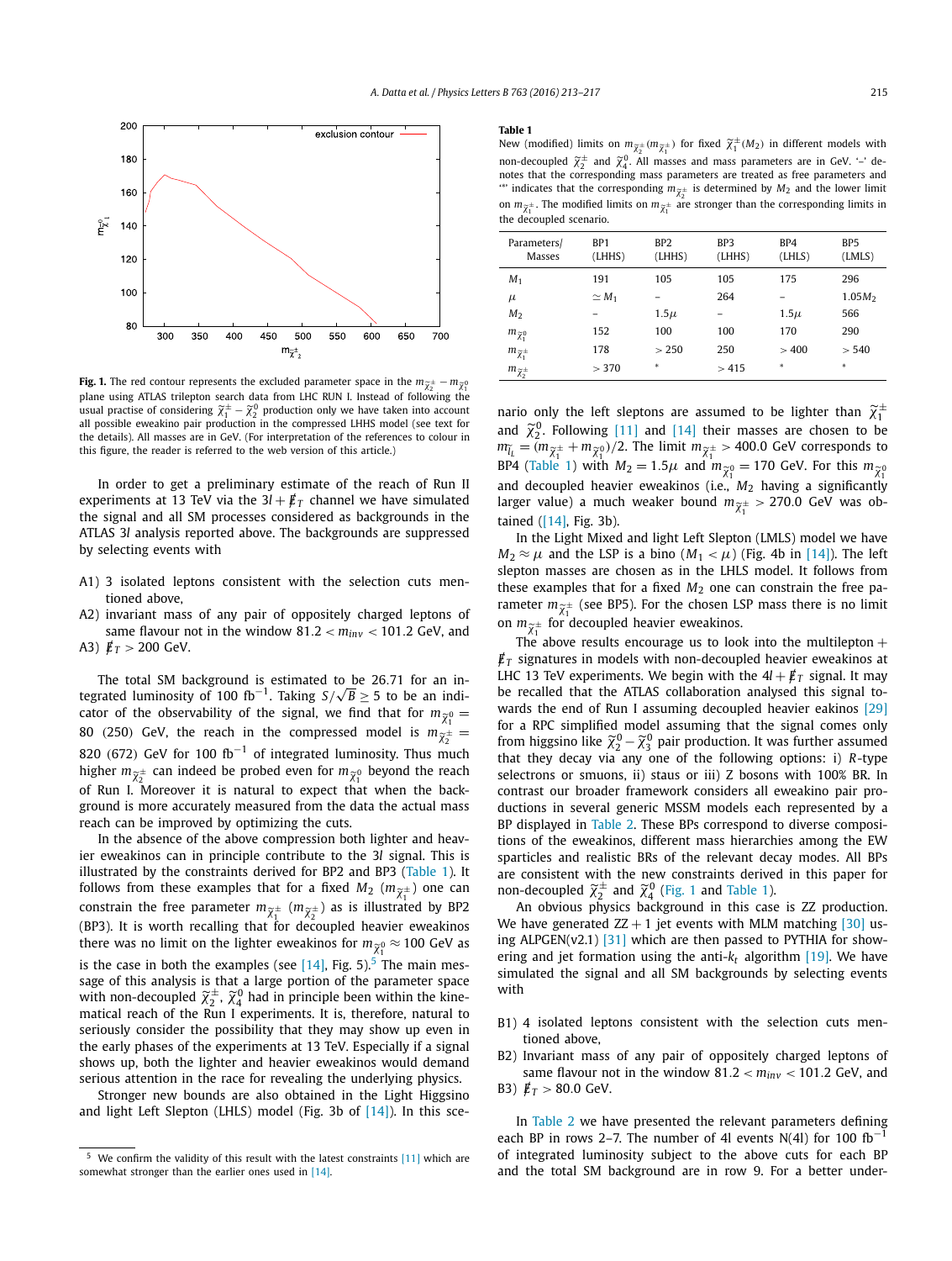#### **Table 2**

Number of <sup>3</sup>*l*, <sup>4</sup>*l*, *S S*3*O S*1, <sup>5</sup>*<sup>l</sup>* events all with /*<sup>E</sup><sup>T</sup>* corresponding to different BPs at LHC 13 TeV for integrated luminosity of 100 fb−<sup>1</sup> along with the total SM background in each case. The significance of the 3l signal is also shown for each BP. The contents of the brackets are numbers in the corresponding decoupled scenario which are significantly smaller. All masses and mass parameters are in GeV.

| Parameters/Masses<br>and Signals | BP <sub>1</sub><br>(LHHS) | BP <sub>2</sub><br>(LHHS) | BP3<br>(LHHS)   | BP4<br>(LHHS)  | BP <sub>5</sub><br>(LHHS) | B <sub>P6</sub><br>(LHLS) | BP7<br>(LMLS)  | Total SM<br>Backgrounds |
|----------------------------------|---------------------------|---------------------------|-----------------|----------------|---------------------------|---------------------------|----------------|-------------------------|
| $M_1$                            | 191                       | 222                       | 132             | 105            | 104                       | 249                       | 321            |                         |
| $\mu$                            | 186                       | 268                       | 133             | 270            | 308                       | 300                       | 401            | -                       |
| M <sub>2</sub>                   | 350                       | 286                       | 486             | 405            | 462                       | 450                       | 382            | -                       |
| $m_{\widetilde{\chi}_1^0}$       | 151                       | 200                       | 100             | 100            | 100                       | 231                       | 305            |                         |
| $m_{\widetilde{\chi}_1^\pm}$     | 178                       | 234                       | 132             | 260            | 300                       | 291                       | 350            |                         |
| $m_{\widetilde{\chi}_2^{\pm}}$   | 389<br>(885)              | 351<br>(880)              | 520<br>(890)    | 447<br>(810)   | 504<br>(927)              | 491<br>(902)              | 465            | -                       |
| 3 leptons                        | 73.8<br>(17.3)            | 35.9<br>(12.0)            | 107.7<br>(17.1) | 70.4<br>(16.1) | 56.4<br>(7.84)            | 139.4<br>(21.9)           | 58.2<br>(30.9) | 26.71                   |
| $(S/\sqrt{B})_{31}$              | 14.3<br>(3.35)            | 6.95<br>(2.32)            | 20.8<br>(3.31)  | 13.6<br>(3.12) | 10.9<br>(1.52)            | 26.9<br>(4.24)            | 11.3<br>(5.98) |                         |
| 4 leptons                        | 61.5<br>(0.69)            | 52.5<br>(1.20)            | 51.7<br>$(-)$   | 16.4<br>(0.62) | 8.73<br>(0.36)            | 19.6<br>(2.05)            | 10.2<br>$(-)$  | 0.835                   |
| SS3OS1 leptons                   | 29.9<br>(0.69)            | 17.1<br>(0.30)            | 14.5<br>$(-)$   | $7.2(-)$       | 3.36<br>(0.36)            | 5.01<br>(0.17)            | 1.57<br>$(-)$  | 0.40                    |
| 5 leptons                        | 8.46<br>$(-)$             | 8.29<br>(0.60)            | 4.14<br>$(-)$   | $6.1(-)$       | 2.68<br>$(-)$             | 4.14<br>$(-)$             | 0.78<br>$(-)$  | 0.60                    |

#### **Table 3**

The production cross sections of all eweakino pairs and the effective cross-section after successive cuts of four types of signals for the BPs defined in Table 2. The contents of the brackets are numbers in the corresponding decoupled scenarios.

| Benchmark<br>Points | $\sigma_{prod}$<br>in <i>pb</i> | $\sigma_{eff}^{3l}$ in fb |                         |             | $\sigma_{eff}^{4l}$ in fb |                         |                         | $\sigma_{eff}^{SS30S1}$ in fb<br>'eff |                         | $\sigma_{eff}^{5l}$ in fb |                         |
|---------------------|---------------------------------|---------------------------|-------------------------|-------------|---------------------------|-------------------------|-------------------------|---------------------------------------|-------------------------|---------------------------|-------------------------|
|                     |                                 | after<br>A1               | after<br>A <sub>2</sub> | after<br>A3 | after<br>B1               | after<br>B <sub>2</sub> | after<br>B <sub>3</sub> | after<br>C <sub>1</sub>               | after<br>C <sub>2</sub> | after<br>D1               | after<br>D <sub>2</sub> |
| BP <sub>1</sub>     | 769.1<br>(691.6)                | 8.96                      | 7.54                    | 0.74        | 1.42                      | 1.01                    | 0.62                    | 0.38                                  | 0.30                    | 0.15                      | 0.08                    |
| BP <sub>2</sub>     | 553.0<br>(300.7)                | 10.5                      | 8.09                    | 0.36        | 1.68                      | 1.06                    | 0.51                    | 0.39                                  | 0.17                    | 0.19                      | 0.07                    |
| BP3                 | 2071.0<br>(2060.0)              | 7.08                      | 6.65                    | 1.08        | 0.74                      | 0.62                    | 0.52                    | 0.16                                  | 0.14                    | 0.06                      | 0.04                    |
| BP4                 | 380.8<br>(309.1)                | 5.06                      | 2.87                    | 0.70        | 0.45                      | 0.22                    | 0.16                    | 0.09                                  | 0.07                    | 0.08                      | 0.06                    |
| BP <sub>5</sub>     | 223.7<br>(182.3)                | 2.86                      | 1.67                    | 0.56        | 0.28                      | 0.11                    | 0.09                    | 0.04                                  | 0.03                    | 0.03                      | 0.026                   |
| BP <sub>6</sub>     | 217.9<br>(170.9)                | 15.9                      | 14.6                    | 1.39        | 0.51                      | 0.40                    | 0.20                    | 0.06                                  | 0.05                    | 0.05                      | 0.04                    |
| BP7                 | 156.9<br>(72.6)                 | 12.3                      | 11.1                    | 0.58        | 0.30                      | 0.19                    | 0.10                    | 0.02                                  | 0.015                   | 0.03                      | 0.0078                  |

standing of these numbers the total production cross section of all chargino neutralino pairs in each case and the corresponding effective cross sections  $(\sigma_{eff}^{4l})$  after the cuts B1)–B3) are given in columns 2 and 6–8 Table 3. The total background cross section and the effective cross sections after the cuts for different channels are in Table 4. The total background is indeed tiny. If we require at least five signal events over a negligible background for a discovery, then optimistic results are obtained for all BPs. On the other hand the number in parenthesis below each N(4l) stands for the corresponding number in the decoupled scenario. The numerical results in the non-decoupled (decoupled) models are obtained for  $M_2 = 1.5\mu$  ( $M_2 = 2\mu$ . It is clear that in a variety of decoupled models the N(4l) is indeed negligible.

Two comments are now in order. For the  $t(t)Z$  a NLO corrected cross-section boosted by a K-factor of 1.35 [32] yields about 5 background events. In order suppress it further we have used an additional cut. We reject events with at least one tagged *b*-jet following the criteria MV1 of [33] and the effective cross-section in

Table 4 is reduced to 0.004 fb. The signal is hardly affected by this additional cut. The irreducible backgrounds being negligible one has to look for the reducible backgrounds arising due to jets faking leptons. Without a thorough detector simulation it is difficult to estimate this background. The analysis of [29], however, found this background to be negligible for the  $4l + \cancel{E}_T$  signal. It is, therefore, reasonable to assume that this background is negligible for all the signals with four or more leptons considered in this paper.

For comparison we also present in Table 2 the number of  $3l + \cancel{E}_T$  events N(3l) obtained with the cuts A1)-A3) defined above and the total SM background for an integrated luminosity of 100 fb<sup>-1</sup> (row 8). The production cross section of all charginoneutralino pairs, the effective cross sections after the cuts for both the signal the total background etc are also included in Tables 3–4 following the same convention as in the 4*l* case. It readily follows from Table 2 the ratio  $N_{4l}/N_{3l}$ , which is free from several theoretical uncertainties, one can discriminate between many nondecoupled and decoupled models since the ratio is tiny in a wide